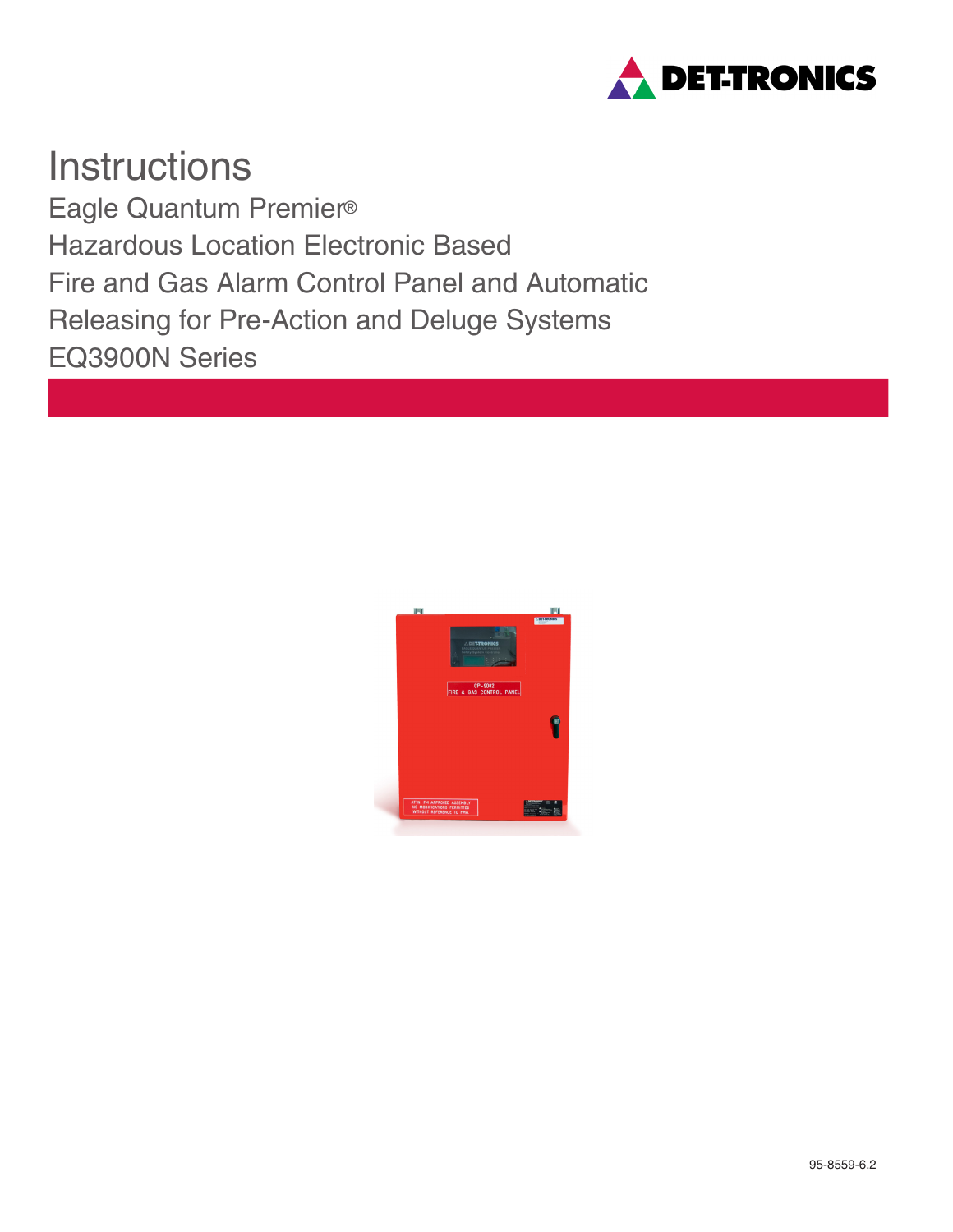# **Table Of Contents**

| APPENDIX B - ATEX AND IECEX APPROVALS 5 |
|-----------------------------------------|
| EQUIPMENT SAFETY SYMBOLS 8              |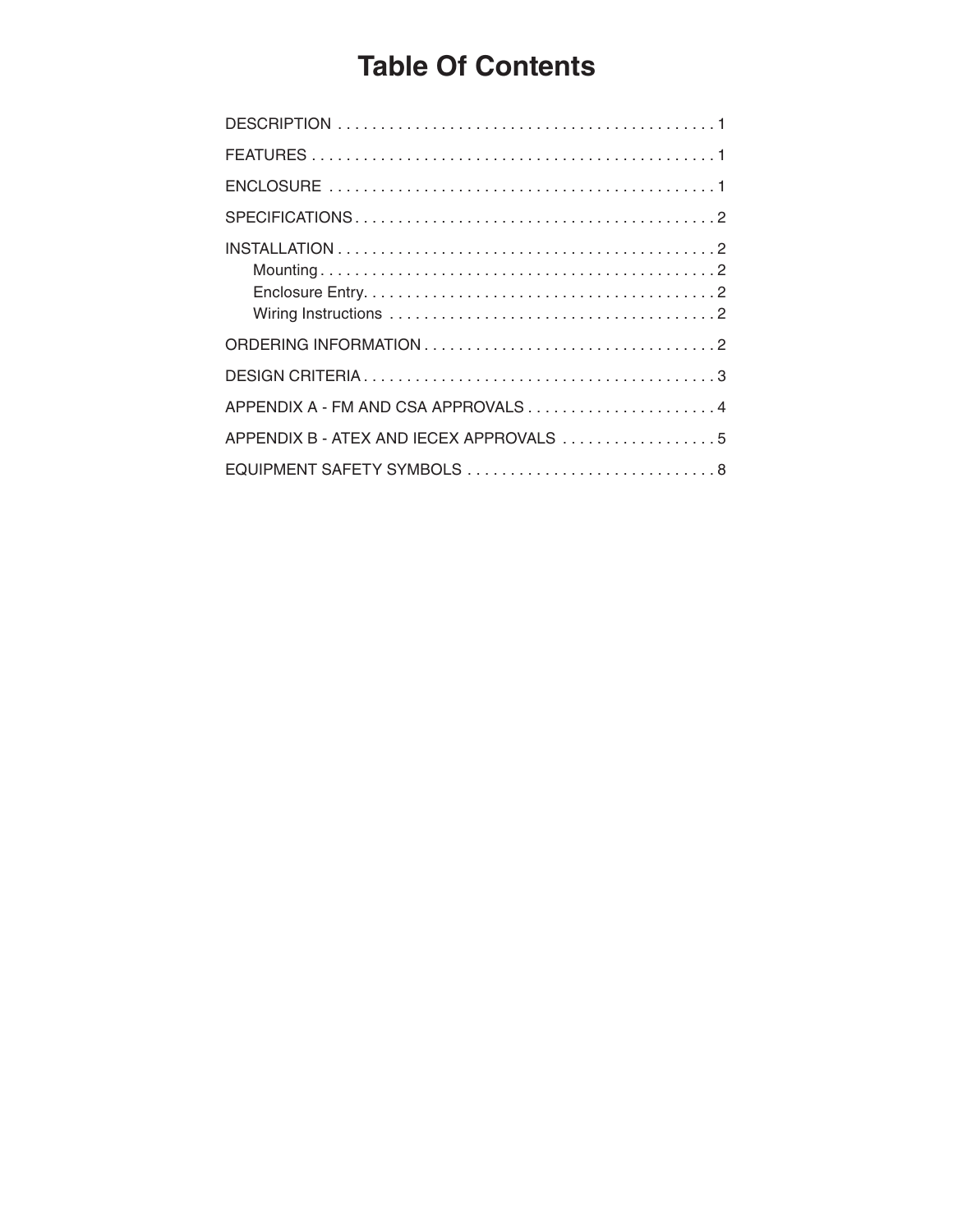# **INSTRUCTIONS**



Eagle Quantum Premier® Hazardous Location Electronic Based Fire and Gas Alarm Control Panel and Automatic Releasing for Pre-Action and Deluge Systems EQ3900N



Non-Incendive / Non-Sparking

# DESCRIPTION

As part of providing a total systems solution to industrial clients around the world, Detector Electronics Corporation offers several certified systems enclosures for mounting in hazardous locations.

These enclosures can be configured to house various combinations of Eagle Quantum Premier controllers and 8 channel IO modules, along with a power distribution module. They are intended for use in hazardous locations, with certifications that include Class 1 Division 2 per the National Electrical Code, and Zone 2 per EN/IEC 60079-15.

Regulations require that enclosures and their contents be certified as an entity for use in a hazardous location.

# FEATURES

- Hazardous area certified solution (Non-incendive/ non-sparking CL. 1 Div. 2, Zone 2 enclosure)
- Simple wire installation into terminal blocks
- Configurable device selection for the enclosure
- Electronics and wiring tested at the factory.

## ENCLOSURE

Depending upon the equipment selection, the front door may or may not have a window, indicators, and operators installed.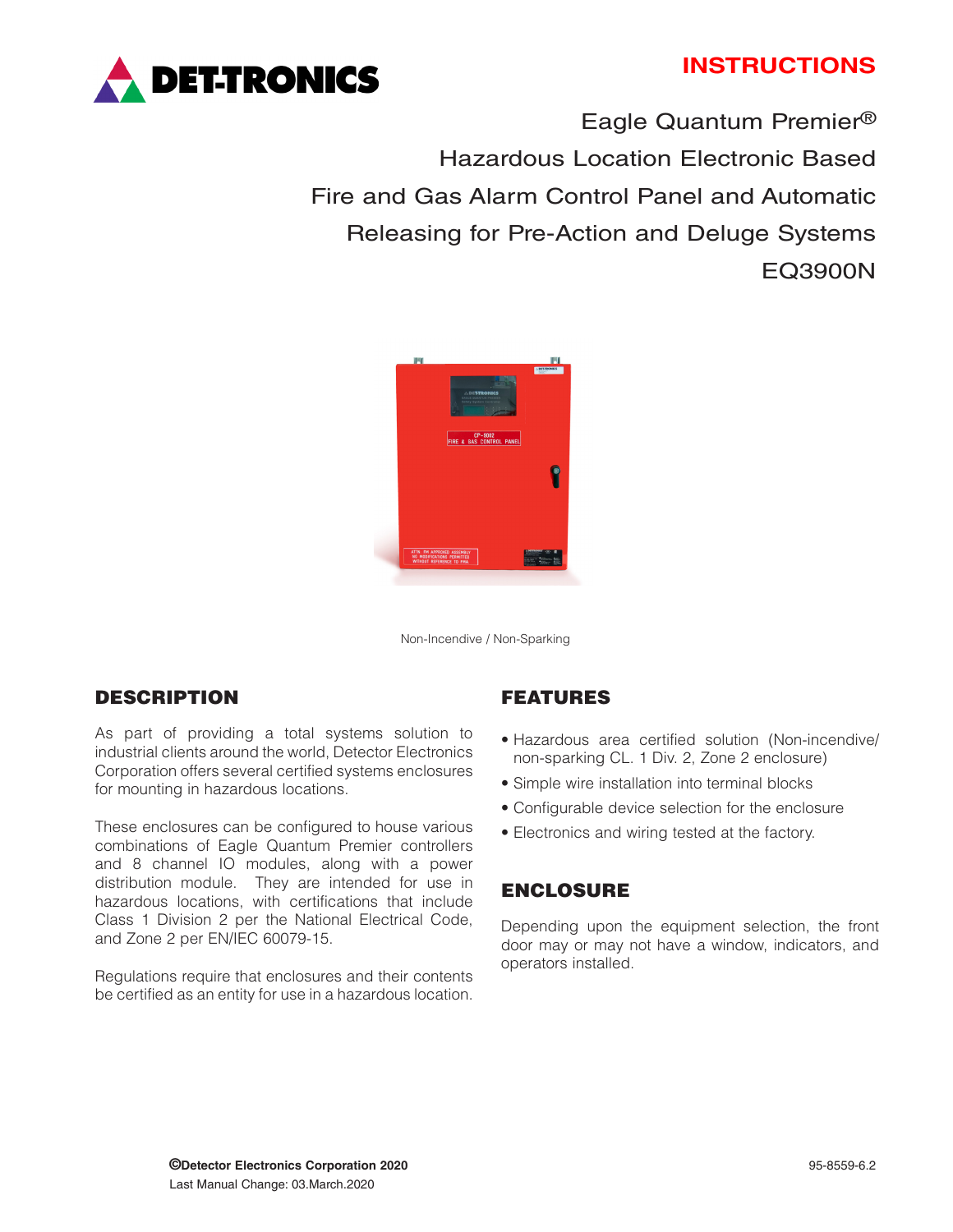# SPECIFICATIONS

#### INPUT VOLTAGE—

24 Vdc nominal, 18 to 30 Vdc. 10% overvoltage will not cause damage to equipment.

Input Current is specific to the actual assembled enclosure and I/O channel usage / type. Current requirements of individual Enclosure(s) is placed on Label. Tables 3-1 and 3-2 in EQP System Manual 95-8533, provides Minimum and Maximum Module currents.

#### TEMPERATURE RANGE—

Operating:  $-40^{\circ}$ F to  $+140^{\circ}$ F ( $-40^{\circ}$ C to  $+60^{\circ}$ C) Storage:  $-40^{\circ}$ F to  $+140^{\circ}$ F ( $-40^{\circ}$ C to  $+60^{\circ}$ C)

HUMIDITY— 5% to 95%, non-condensing.

### CERTIFICATION—

FM/CSA: See Appendix A for FM and CSA details.



# ATEX/CE &<br>IECEx:



See Appendix B for ATEX and IECEx details.



USCG: See Appendix D of the EQP Manual (95-8533) for details on USCG, DNV certification.

Refer to the Eagle Quantum Premier manual (form number 95-8533) for system certification details, individual controller and module specifications, and installed equipment operation details.

WEIGHT (Approximate, w/o Electronic Assemblies)—

| TOX TOXU8: |
|------------|
| 16x12x06:  |
| 20x16x10:  |
| 14x10x08:  |
| 24x16x08:  |
| 30x24x08:  |
| 60x36x16:  |

#### 35 pounds (16 kg) Consult Factory 50 pounds (23 kg) 32 pounds (14.5 kg) 44 pounds (20 kg)  $75$  pounds  $(34$  kg) Consult Factory

# INSTALLATION

The enclosure must be securely bolted in place.

### **MOUNTING**

Refer to the appropriate drawing for mounting dimensions.

#### **ENCLOSURE ENTRY**

The number and position of wiring entries must be specified when the enclosure is ordered. The enclosures can accept a certain number and size of entries as specified by enclosure manufacture. Only manufacturer recommended cable glands can be used with the enclosures. Consult with Det-Tronics Corporation on the exact number and sizes of entries that are available for each enclosure.

#### **WIRING INSTRUCTIONS**

Electrical wiring schematics for the custom device configuration will be provided with the enclosure. Wiring is made to the appropriate terminals located inside of the enclosure and is secured in place.

Wiring terminals on internal modules except 30-12 awg (0.05 to 4mm2) wire.

Wire Terminal Torque 0.5 to 0.6 N-m.

EQP System Manual 95-8533 has recommended wire size(s) based on distance and signal loses.

# ORDERING INFORMATION

Refer to the EQ3900N Enclosure Model Matrix for details.

For assistance in ordering a system to fit your application, please contact:

Detector Electronics Corporation 6901 West 110th Street Minneapolis, Minnesota 55438 USA Operator: (952) 941-5665 or (800) 765-FIRE Customer Service: (952) 946-6491 Fax: (952) 829-8750 E-mail: det-tronics@det-tronics.com

or contact your local sales office, which can be found on the Det-Tronics web site:

#### **www.det-tronics.com**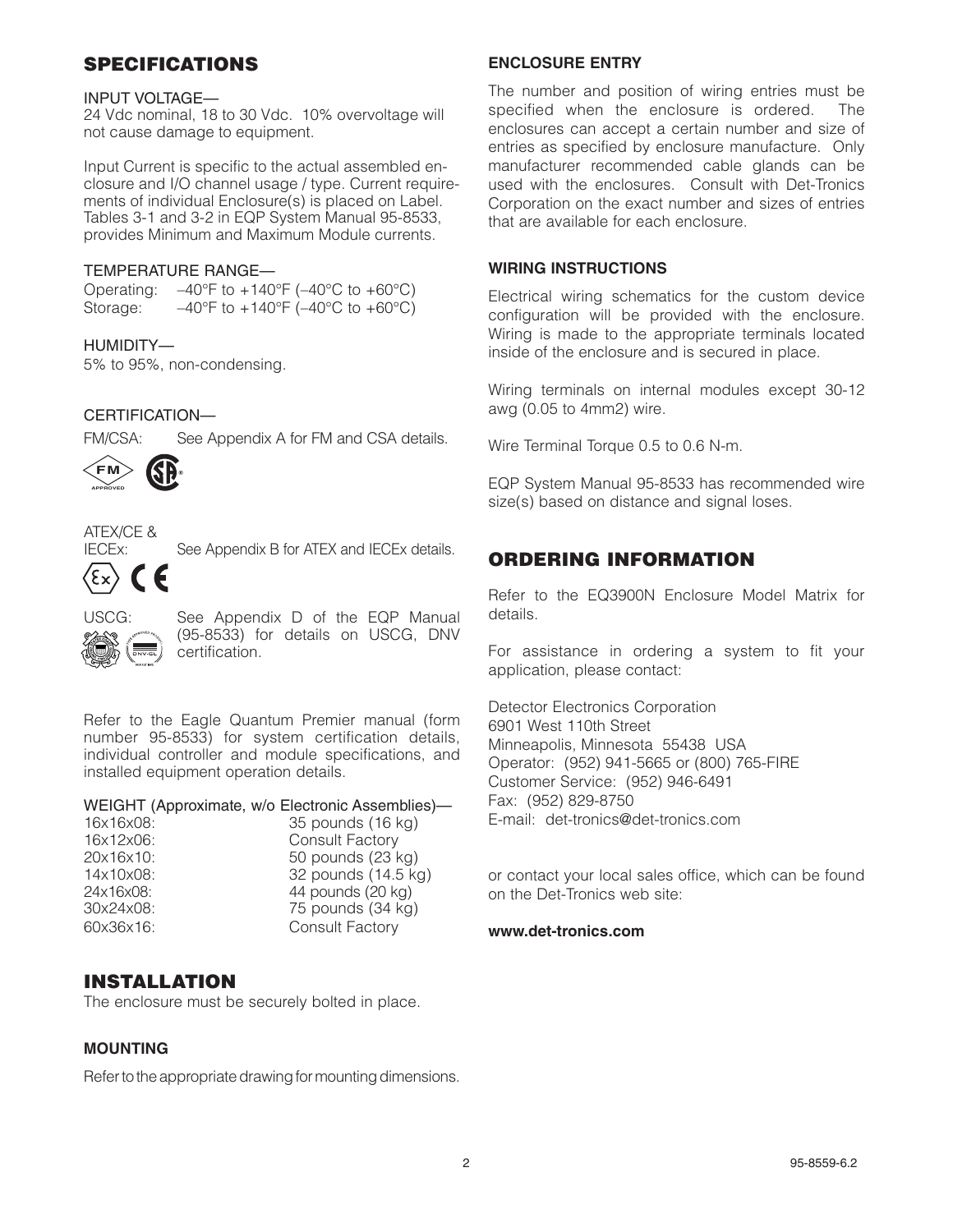# **EQ3900N Enclosure Model Matrix**

| <b>MODEL</b> | <b>IDESCRIPTION</b> |                                                            |  |  |  |  |  |
|--------------|---------------------|------------------------------------------------------------|--|--|--|--|--|
|              |                     | EQ3900N EQP. Class 1. Division 2/Zone 2 Enclosure Solution |  |  |  |  |  |
|              | <b>TYPE</b>         | <b>CONFIGURATION</b>                                       |  |  |  |  |  |
|              |                     | <b>XXXXXXXX-XXX</b> Sales Order # Drawing Packet           |  |  |  |  |  |

# **EQ3900N Design Criteria**

| ATEX / IECEx EQ3900N EQP System Enclosure Solutions |                                                 |                                            |                 |                          |                      |                      |          | 3rd Party Devices    |                       |                    |
|-----------------------------------------------------|-------------------------------------------------|--------------------------------------------|-----------------|--------------------------|----------------------|----------------------|----------|----------------------|-----------------------|--------------------|
| <b>Cabinet Size</b>                                 | Operating<br>Temperature<br>Range               | IECE <sub>x</sub> /<br><b>ATEX</b><br>Zone | EQ3xxx<br>Cont. | EQ37xx<br><b>Modules</b> | EQ2230<br><b>GFM</b> | EQ2230<br><b>RSP</b> | EQ3 LTM  | EQ3800<br><b>PDM</b> | <b>Terminal Strip</b> | Fuse(s)<br>(STAHL) |
| 14x10x08                                            | $-20$ to $+60^{\circ}$ C                        | T <sub>3</sub>                             |                 | $\leq 1$                 | $\leq 1$             |                      |          |                      | $\leq 1$              |                    |
| 16x16x08                                            | -20 to $+75^{\circ}$ C                          | T <sub>3</sub>                             |                 | $\leq 1$                 | $\leq 1$             |                      |          |                      | $\leq$ 2              |                    |
| 20x16x10                                            | $-20$ to $+75^{\circ}$ C                        | T <sub>3</sub>                             |                 | $\leq 1$                 | $\leq 1$             |                      |          |                      | $\leq$ 2              |                    |
| 24x16x08                                            | $-20$ to $+75^{\circ}$ C                        | T <sub>3</sub>                             |                 | $\leq 1$                 | $\leq 1$             |                      |          |                      | $\leq$ 2              |                    |
|                                                     | $-20$ to $+29^{\circ}$ C                        | T <sub>3</sub>                             | $\leq$ 2        | $\leq$ 2                 | $\leq 1$             | $\leq$ 2             | $\leq$ 2 | $\leq 1$             | $\leq 1$              |                    |
| 30x24x08                                            | $-20$ to $+70^{\circ}$ C                        | T <sub>3</sub>                             |                 | $\leq 6$                 | $\leq 1$             |                      |          |                      | $\leq$ 2              |                    |
|                                                     | $-20$ to $+59^{\circ}$ C                        | T <sub>3</sub>                             |                 | $\leq 6$                 | $\leq 1$             |                      |          |                      | $\leq$ 2              | Y                  |
|                                                     | $-20$ to $+59^{\circ}$ C                        | T <sub>3</sub>                             |                 |                          |                      |                      |          |                      | $\leq$ 2              | Y                  |
|                                                     | FM / CSA EQ3900N EQP System Enclosure Solutions |                                            |                 |                          |                      |                      |          | 3rd Party Devices    |                       |                    |
| <b>Cabinet Size</b>                                 | Operating<br>Temperature<br>Range               | Class<br>Div./Zone                         | EQ3xxx<br>Cont. | EQ37xx<br><b>Modules</b> | EQ2230<br><b>GFM</b> | EQ2230<br><b>RSP</b> | EQ3 LTM  | EQ3800<br><b>PDM</b> | <b>Terminal Strip</b> | Fuse(s)<br>(STAHL) |
| 14x10x08                                            | $-40$ to $+60^{\circ}$ C                        | T3A/T3                                     |                 | $\leq 1$                 | $\leq 1$             |                      |          |                      | $\leq 1$              | Optional           |
| 16x12x06                                            | $-40$ to $+60^{\circ}$ C                        | T3A/T3                                     |                 | $\leq 1$                 | $\leq 1$             |                      |          |                      | $\leq 1$              | Optional           |
| 16x16x08                                            | $-40$ to $+60^{\circ}$ C                        | T3A/T3                                     |                 | $\leq 1$                 | $\leq 1$             |                      |          |                      | $\leq$ 2              | Optional           |
| 20x16x10                                            | $-40$ to $+60^{\circ}$ C                        | T3A/T3                                     | $\leq 1$        | $\leq$ 2                 | $\leq 1$             | $\leq 1$             | $\leq 1$ | $\leq 1$             | $\leq 1$              | Optional           |
| 24x16x08                                            | $-40$ to $+60^{\circ}$ C                        | T3A/T3                                     |                 | $\leq 1$                 | $\leq 1$             |                      |          |                      | $\leq$ 2              | Optional           |
| 30x24x08                                            |                                                 |                                            |                 | $\leq 6$                 | $\leq 1$             |                      |          |                      | $\leq 1$              | Optional           |
|                                                     | $-40$ to $+60^{\circ}$ C                        | T3A/T3                                     | $\leq$ 2        | $\leq 3$                 | $\leq 1$             | $\leq$ 2             | $\leq$ 2 |                      | $\leq 1$              | Optional           |

#### **Notes:**

Optional Windows and Operators Allowed: Windows and operators are installed by Adalet

Operators include: Lamps (white, red, green, and amber), push-buttons (single and double), two position selector switch and key switch

Enclosures available in Adalet TSC, TN, and CN series. 304SS and 316SS

EQ37xx Modules = EQ3700DCIO, EQ3710AIM,EQ3720RM, EQ3730EDIO, EQ3750ASH, EQ3760ASM and EQ3780HSDM

|                        | <b>FM / USCG EQ3900N EQP System Enclosure Solutions</b> |                                            |                 |                          |                      |                      |                        |                      |                          |                      |                              |                               |                                      |
|------------------------|---------------------------------------------------------|--------------------------------------------|-----------------|--------------------------|----------------------|----------------------|------------------------|----------------------|--------------------------|----------------------|------------------------------|-------------------------------|--------------------------------------|
| Cabinet<br><b>Size</b> | Operating<br>Temperature<br>Range                       | IECE <sub>x</sub> /<br><b>ATEX</b><br>Zone | EQ3xxx<br>Cont. | EQ37xx<br><b>Modules</b> | EQ2230<br><b>GFM</b> | EQ2230<br><b>RSP</b> | EQ <sub>3</sub><br>LTM | EQ3800<br><b>PDM</b> | Terminal<br><b>Strip</b> | Fuse(s)<br>(BUSSMAN) | <b>QUINT</b><br><b>Diode</b> | <b>QUINT</b><br>EQP2120<br>PS | <b>QUINT</b><br>EQP2410<br><b>PS</b> |
| 60x36x16               |                                                         | T <sub>4</sub>                             |                 | $h^*$                    |                      |                      |                        |                      | $\checkmark$             |                      | C                            |                               |                                      |
|                        |                                                         | $-20$ to $+49^{\circ}$ C                   |                 | $*$ e                    |                      |                      |                        |                      | $\checkmark$             |                      | C                            |                               |                                      |

#### **Notes:**

 $*d = 1$  EDIO

 $*e = 4$  units total (2 AIM and 2 EDIO)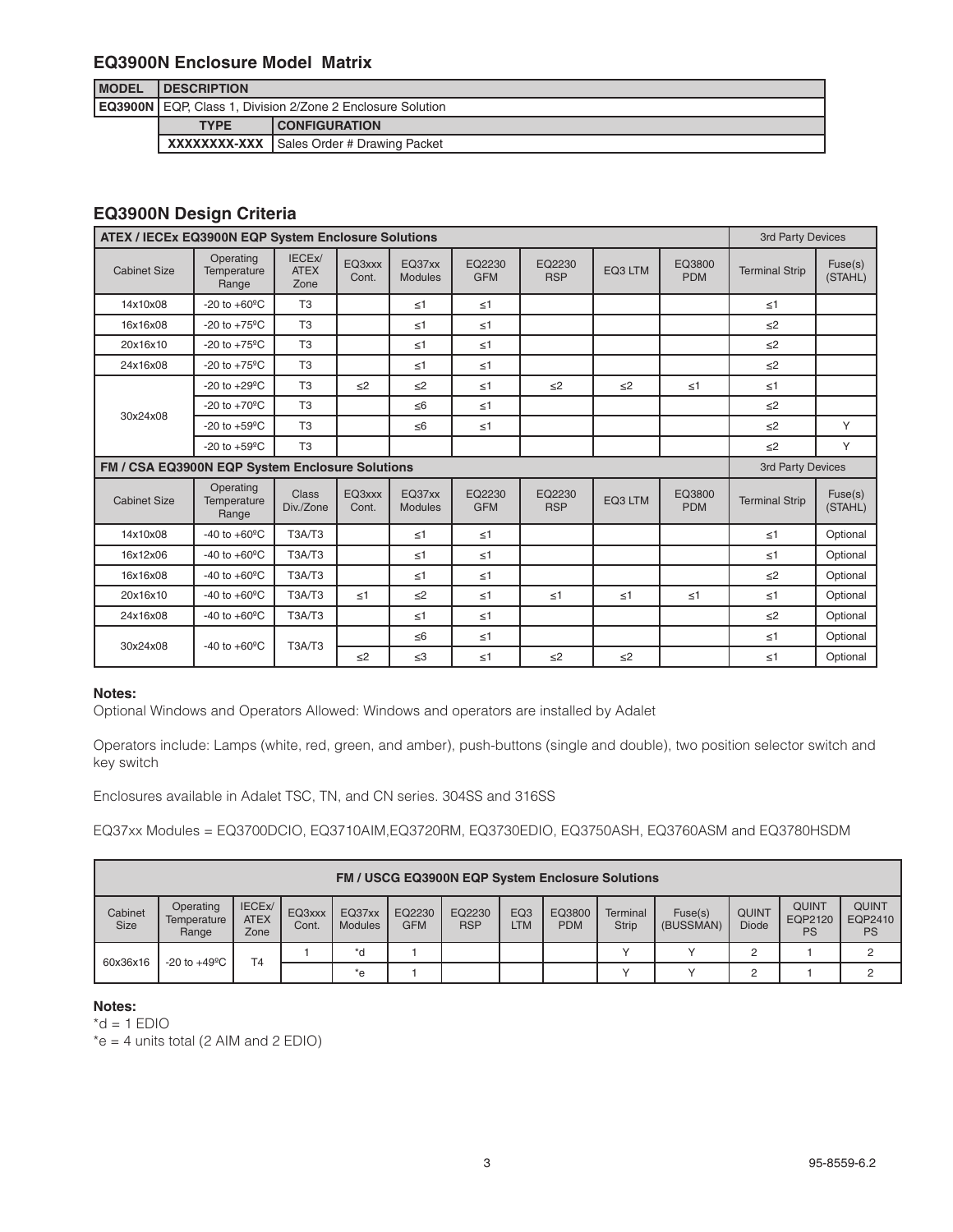# APPENDIX A

# **FM and CSA APPROVALS**

Class I, Div. 2, Groups A, B, C & D (T3A) Class I, Zone 2, Group IIC (T3) NEMA/Type 4X Tamb  $= -40^{\circ}$ C to  $+60^{\circ}$ C

Note:

Operators and windows must be installed by Adalet in order to maintain the ingress protection rating.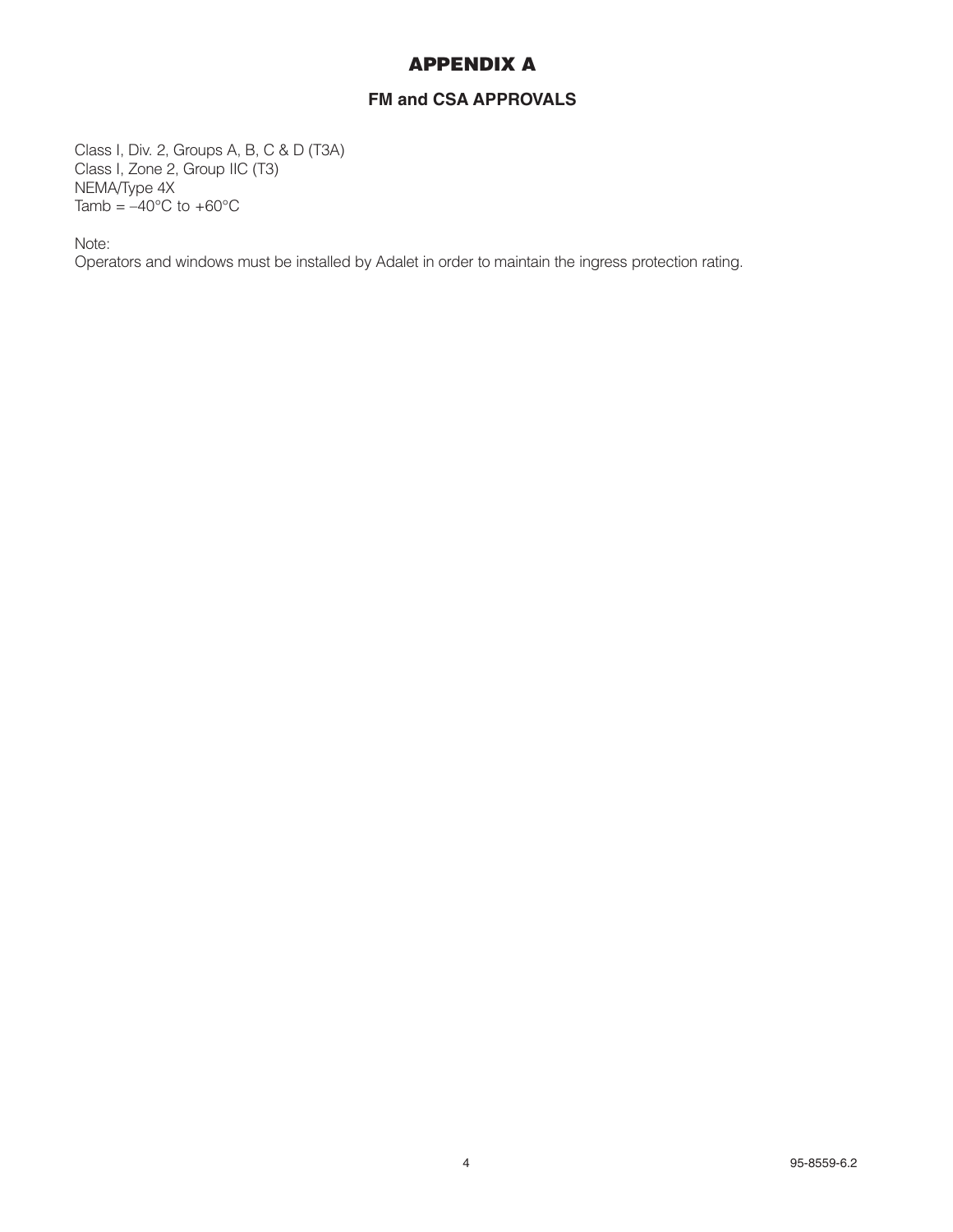# APPENDIX B

# **ATEX and IECEx APPROVAL**

## **ATEX CERTIFICATION IECEx CERTIFICATION**

EN 60079-29-1 EN 60079-29-4

DEMKO 02 ATEX 133754X IECEx ULD.10.0011X **CE**  $\textcircled{\tiny{\textcircled{\tiny{E}}}}$  **II 3 G** 

IP66 IP66

Compliance to EN60079-29-1/-4 only applies to configurations with EQ3710AIM, EQ3730EDIO and EQ3XXX present. The relevant EQ3900N Enclosure must be used with gas detection apparatus that are certified for compliance to EN60079-29-1/-4 and that provide a suitable linear 4-20 mA output, relay contact output or LON communication output relative to the %LFL of the available gas in the area of the gas detection apparatus. See the EQP Manual 95-8533 for details on the required connection parameters.

Configurations covered by these certificates:

| Α.               | 14x10x08 Inches Enclosure:<br>1x I/O device (DCIO, EDIO, HSDM AIM, RM, ASH, and ASM), plus 1x terminal strip |                                                                                         |                                                                                                                                                                                                    |  |  |  |  |  |  |  |
|------------------|--------------------------------------------------------------------------------------------------------------|-----------------------------------------------------------------------------------------|----------------------------------------------------------------------------------------------------------------------------------------------------------------------------------------------------|--|--|--|--|--|--|--|
|                  | <b>EX</b> code<br>EX nA nC IIC T3 Gc                                                                         | <b>Ambient Temperature Range</b><br>$-20^{\circ}$ C to $+60^{\circ}$ C                  | <b>Temperature Class</b><br>T <sub>3</sub>                                                                                                                                                         |  |  |  |  |  |  |  |
| <b>B.</b>        | 16x16x08 Inches Enclosure:                                                                                   | 1x I/O device (DCIO, EDIO, HSDM, AIM, RM, ASH, and ASM) plus 2x terminal strip          |                                                                                                                                                                                                    |  |  |  |  |  |  |  |
|                  | <b>EX</b> code<br>Ex nA nC IIC T3 Gc                                                                         | <b>Ambient Temperature Range</b><br>$-20^{\circ}$ C to $+75^{\circ}$ C                  | <b>Temperature Class</b><br>T <sub>3</sub>                                                                                                                                                         |  |  |  |  |  |  |  |
| C.               | 20x16x10 Inches Enclosure:                                                                                   | 1x I/O device (DCIO, EDIO, HSDM, AIM, RM, ASH, and ASM) plus 2x terminal strip          |                                                                                                                                                                                                    |  |  |  |  |  |  |  |
|                  | <b>EX</b> code<br>Ex nA nC IIC T3 Gc                                                                         | <b>Ambient Temperature Range</b><br>$-20^{\circ}$ C to $+75^{\circ}$ C                  | <b>Temperature Class</b><br>T <sub>3</sub>                                                                                                                                                         |  |  |  |  |  |  |  |
| D.               | 24x16x08 Inches Enclosure:<br>1x I/O device (DCIO, EDIO, HSDM, AIM, RM, ASH, and ASM) plus 2x terminal strip |                                                                                         |                                                                                                                                                                                                    |  |  |  |  |  |  |  |
|                  | EX code<br>Ex nA nC IIC T3 Gc                                                                                | <b>Ambient Temperature Range</b><br>$-20^{\circ}$ C to $+75^{\circ}$ C                  | <b>Temperature Class</b><br>T <sub>3</sub>                                                                                                                                                         |  |  |  |  |  |  |  |
| E.               | 30x24x08 Inches Enclosure:<br>plus 1x EQ223RSP, plus 1x terminal strip                                       |                                                                                         | 2x EQ3XXX controller plus 2x I/O devices (DCIO, EDIO, HSDM, AIM, RM, ASH, and ASM), plus 1x PDM, plus 2x EQ3LTM,                                                                                   |  |  |  |  |  |  |  |
|                  | EX code<br>Ex nA nC IIC T3 Gc                                                                                | <b>Ambient Temperature Range</b><br>$-20^{\circ}$ C to $+29^{\circ}$ C                  | <b>Temperature Class</b><br>T <sub>3</sub>                                                                                                                                                         |  |  |  |  |  |  |  |
| E.<br>mounted at | 30x24x09 Inches Enclosure:<br>page 6 in design drawing<br>007570 001                                         |                                                                                         | 6x I/O devices (DCIO, EDIO, HSDM, AIM, RM, ASH and ASM), plus 2x terminal strip and fuses. Fuses may be<br>the first or second rail from the bottom only. The modules shall be mounted as shown on |  |  |  |  |  |  |  |
|                  | <b>EX</b> code<br>Ex nA nC IIC T3 Gc                                                                         | <b>Ambient Temperature Range</b><br>$-20^{\circ}$ C to +70 $^{\circ}$ C (without fuses) | <b>Temperature Class</b><br>T <sub>3</sub>                                                                                                                                                         |  |  |  |  |  |  |  |

Ex nA nC IIC T3 Gc  $-20^{\circ}$ C to  $+59^{\circ}$ C (with fuses)  $\sim$  T3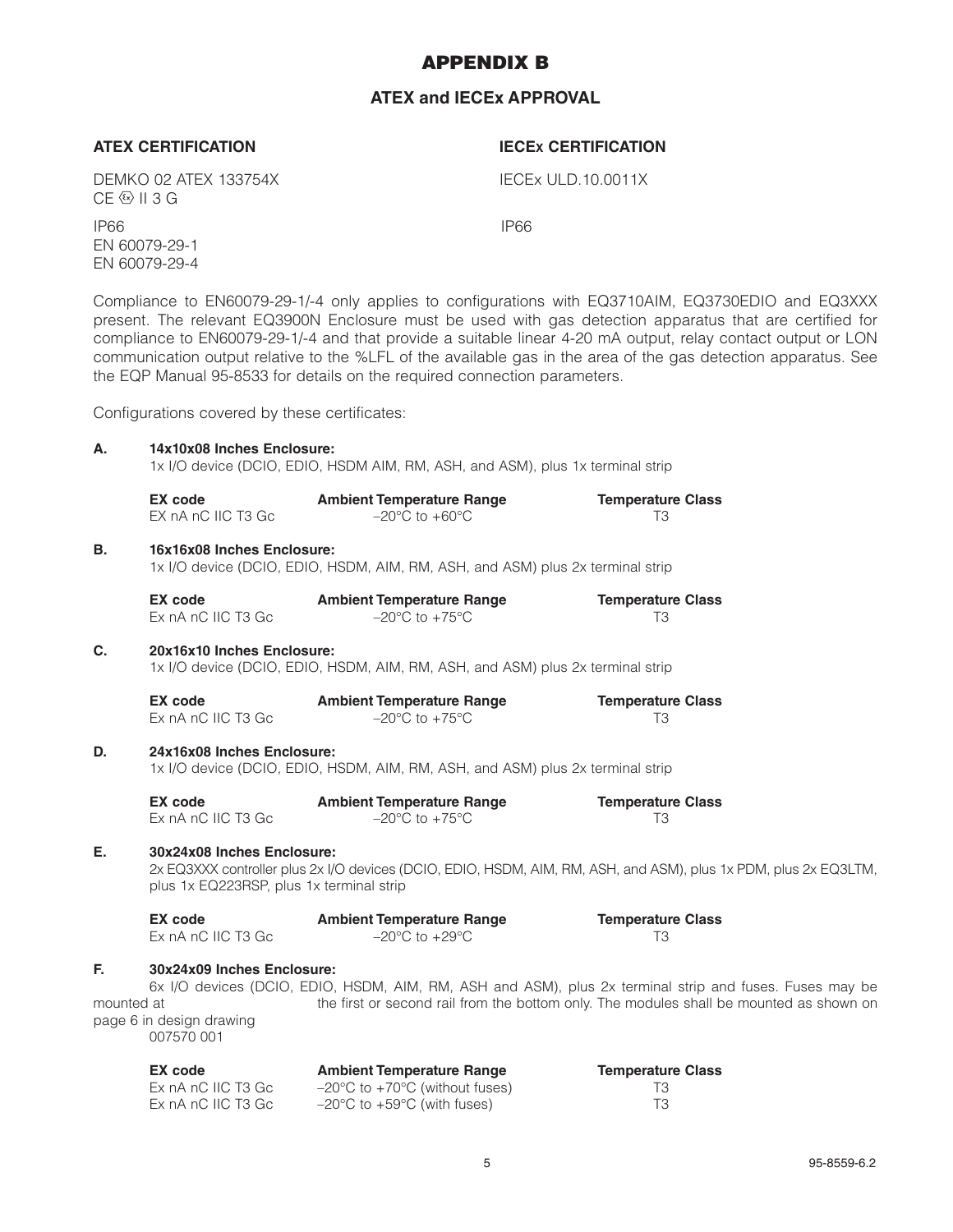#### **G. 30x24x08 Inches Enclosure:**

No modules, only fuses and 2x terminal strips

| EX code               | <b>Ambient Temperature Range</b>   | <b>Temperature Class</b> |
|-----------------------|------------------------------------|--------------------------|
| Ex nA nC IIC T3 Gc    | $-20^{\circ}$ C to $+59^{\circ}$ C | TЗ                       |
| Compliance With:      |                                    |                          |
| EN 60079-0:2012       |                                    | IEC 60079-0:2011         |
| EN 60079-15:2010      |                                    | IEC 60079-15:2010        |
| EN 60529:1991/A1:2001 |                                    | IEC 60529:2001           |
| EN 60079-29-1: 2007   |                                    |                          |

#### **INSTALLATION INSTRUCTIONS**

EN 60079-29-4: 2010

For ambient temperatures below –10°C and above +60°C, use field wiring suitable for both minimum and maximum ambient temperature. All cable and blanking elements used to close unused apertures shall be certified to the valid standards, rated minimum IP66, suitable for the conditions for use, and correctly installed.

All internal wiring is18 AWG stranded, 600V rated unless otherwise specified. A twin ferrule is required where 2 wires land on same terminal. Torque per terminal manufacturer's specification (0.5 Nm min - 0.8 Nm max). All grounding wires are 16 AWG green with yellow stripe unless otherwise specified. Power distribution wiring of 302408 enclosure with 6x I/O modules is 10 AWG for input feed and 14 AWG internally.

#### **Conditions for Safe Use:**

An EQ38XXPDM (Power Distribution Module) may be installed only in enclosure 302408 (30 x 24 x 08 inches /76.2 x 60.9 x 20.3 cm), one EQ38XXPDM per enclosure.

The EQP system enclosure type EQ3900N may only be installed, connected, or removed when the area is known to be non-hazardous.

The EQP System enclosure type EQ3900N shall be used in an area of no more than pollution degree 2 conforming to IEC 60664-1 and be connected to supply circuits where the rated voltage cannot be exceeded by 40% caused by transient disturbances.

For ambient temperatures above +60°C, conductors suitable for at least 20°C above the ambient temperature must be used. All installed components (external pushbuttons, lights, switches and internal terminals) must be certified to the relevant EN/IEC standards for hazardous locations, correctly installed to maintain IP66 rating, and suitable for the conditions of use.

Transient protection shall be provided that is set at a level not exceeding 140% of the peak rated voltage value at the supply terminals to the equipment.

For Compliance to EN 60079-29-1 / EN 60079-29-4, the EQ3900N must be used with gas detection apparatus that are certified for compliance to EN 60079-29-1 & -4 providing 4-20mA (For use EQ3710 AIM), relays outputs (for use with EQ3730EDIO) or LON communication (for use with the EQ3xxx Controller).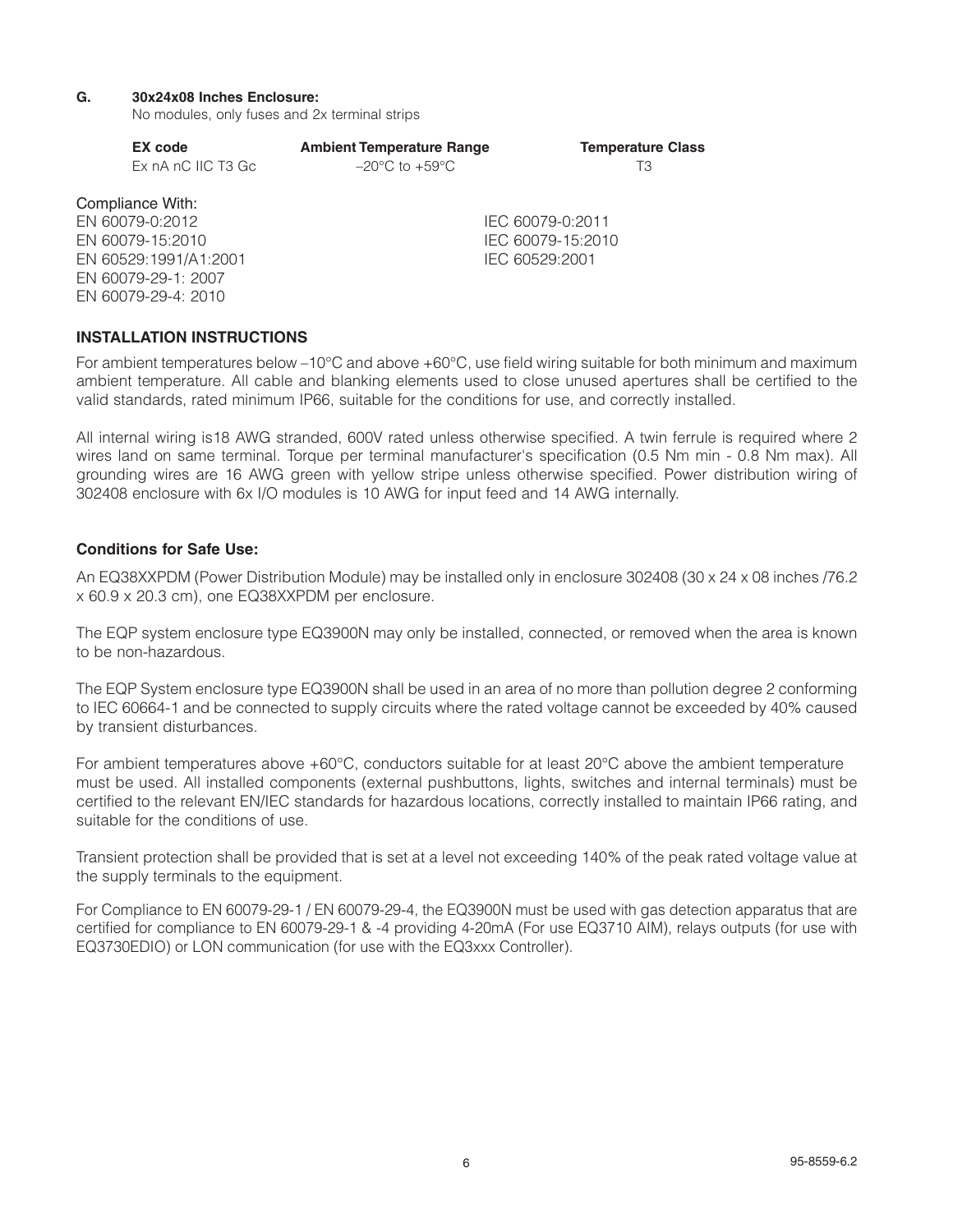When Model EQ3XXX is present:

• For EQ3XXX - The ambient temperature range is limited: o from -40°C to +70°C if any of the output relays K1 through K7 is used. o from -40°C to +80°C if all output relays K1 through K7 remain open-contacted and de-energized.

• For compliance to EN 60079-29-1 (resp. EN 60079-29-4), the EQ3XXX Controller must be used with gas detection apparatus that are certified for compliance to EN 60079-29-1 (resp. EN 60079-29-4) and that provide a suitable linear 4-20mA output, relay contact output or LON communication output relative to the %LFL of the available gas in the area of the gas detection apparatus. See the Manual for details on the required connection parameters.

• The EQ3XXX Controller shall be used in an area of no more than pollution degree 2 conform EN 60664-1, , and be connected to supply circuits where the rated voltage cannot be exceeded by 140% caused by transient disturbances.

When Model EQ3700DCIO, EQ3710AIM, EQ3720RM, EQ3730EDIO, EQ3750ASH, EQ3760ASM, EQ3780HSDM or EQ2220GFM is present:

• The device shall be used in an area with a classification of no more than pollution degree 2 and conforming to EN 60664-1,

• The device shall be connected to supply circuits where the rated voltage cannot be exceeded by 140% caused by transient disturbances.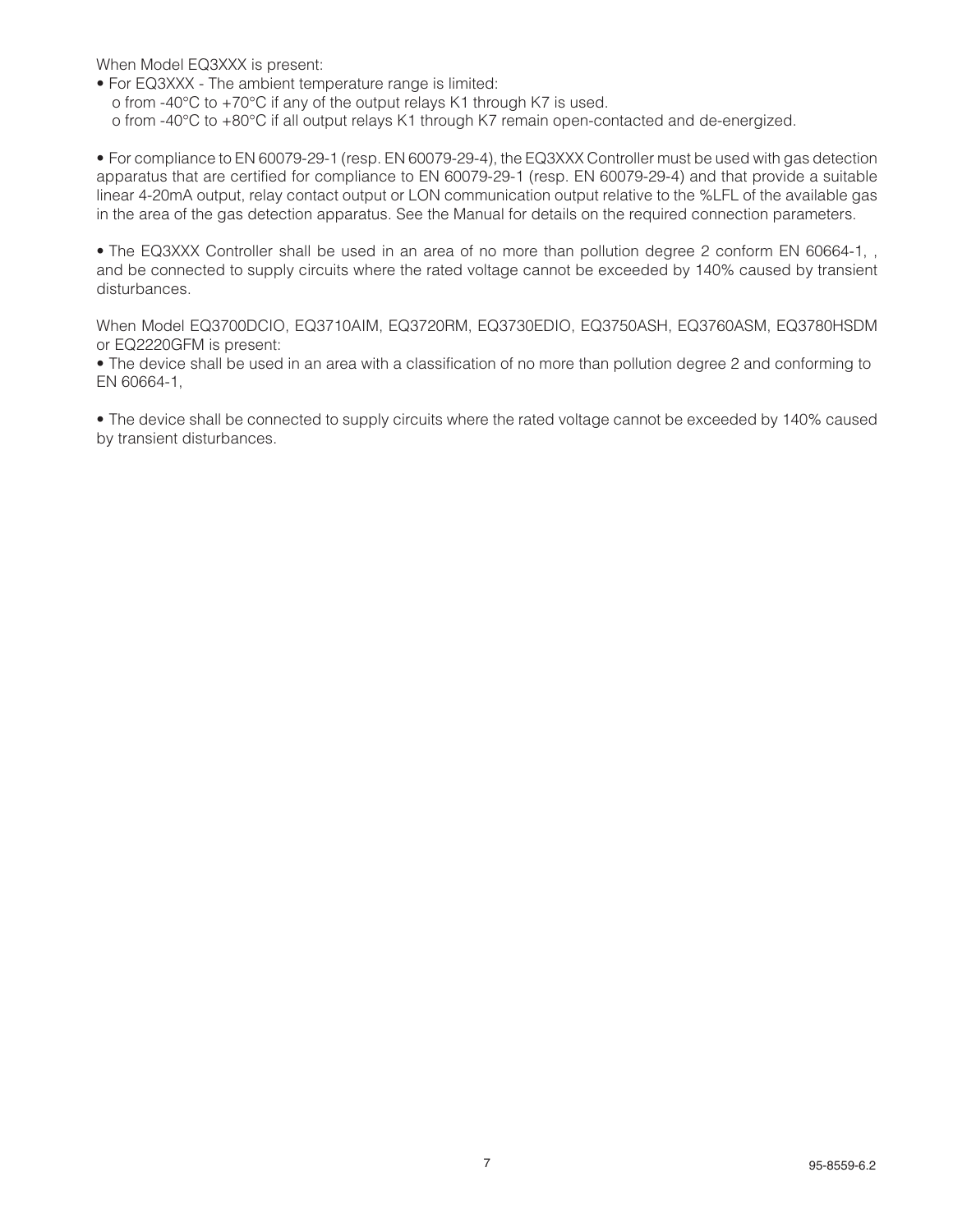# EQUIPMENT SAFETY SYMBOLS

| Symbol                   | Description                                                                        |
|--------------------------|------------------------------------------------------------------------------------|
|                          | Direct current                                                                     |
|                          | Alternating current                                                                |
|                          | Both direct and alternating current                                                |
| 3                        | Three-phase alternating current                                                    |
|                          | Earth (ground) current                                                             |
|                          | Protective conductor terminal                                                      |
| $\overline{\mathcal{A}}$ | Frame or chassis terminal                                                          |
|                          | On (power)                                                                         |
|                          | Off (power)                                                                        |
|                          | Equipment protected throughout<br>by double insulation or reinforced<br>insulation |
|                          | Caution, possibility of electric shock                                             |
|                          | Caution, hot surface                                                               |
|                          | Caution*                                                                           |
|                          | In position of bi-stable push control                                              |
|                          | Out position of bi-stable push control                                             |
|                          | lonizing radiation                                                                 |

\* Manufacturer to state that documentation must be consulted in all cases where this symbol is marked.